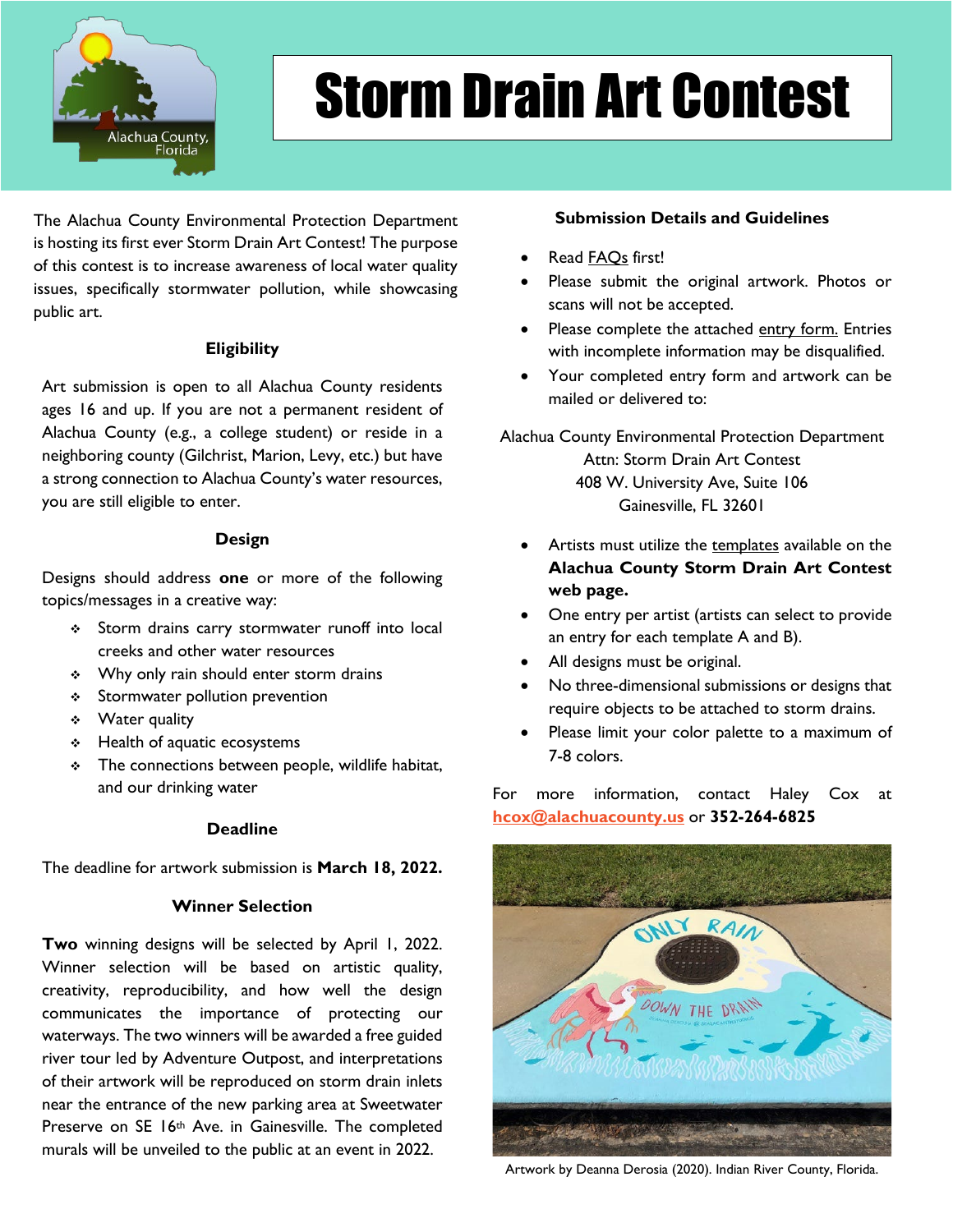## Frequently Asked Questions

1). Can my design include ocean imagery or depictions of marine habitats or species?

**Answer:** No. This contest was created to highlight stormwater issues specific to Alachua County. Although storm drains in coastal regions often lead to the ocean, much of Alachua County's stormwater is channeled into creeks. Since we do not live in a coastal county, oceans and marine life are not appropriate subjects.

2). Can photographs or three-dimensional artwork be submitted?

**Answer:** No, these submittals will not be accepted. Designs must be sketched, painted, etc. and fit within the template shape provided. No 3-D components will be attached to the inlet, sidewalk, or curb.

3). How will my design be painted on the inlet?

**Answer:** An interpretation of your design will be reproduced by a contracted professional.

4). Can I sign my artwork?

**Answer:** Signatures are optional. If your design is selected to be reproduced on one of the storm drains at Sweetwater Preserve, you will have the opportunity to sign the completed mural when the artwork is unveiled to the public.

5). Why can't I use more than seven or eight colors?

**Answer:** Utilizing a limited color palette is more cost effective and enhances color harmony. Please note that brighter/bolder colors will likely be more visible on the inlet structure.

6). How long will my design be visible?

**Answer:** For as long as the paint lasts! We will be using a special type of mineral paint designed to achieve a long-lasting finish on exterior surfaces, concrete, and masonry. Your artwork will likely be on display for years!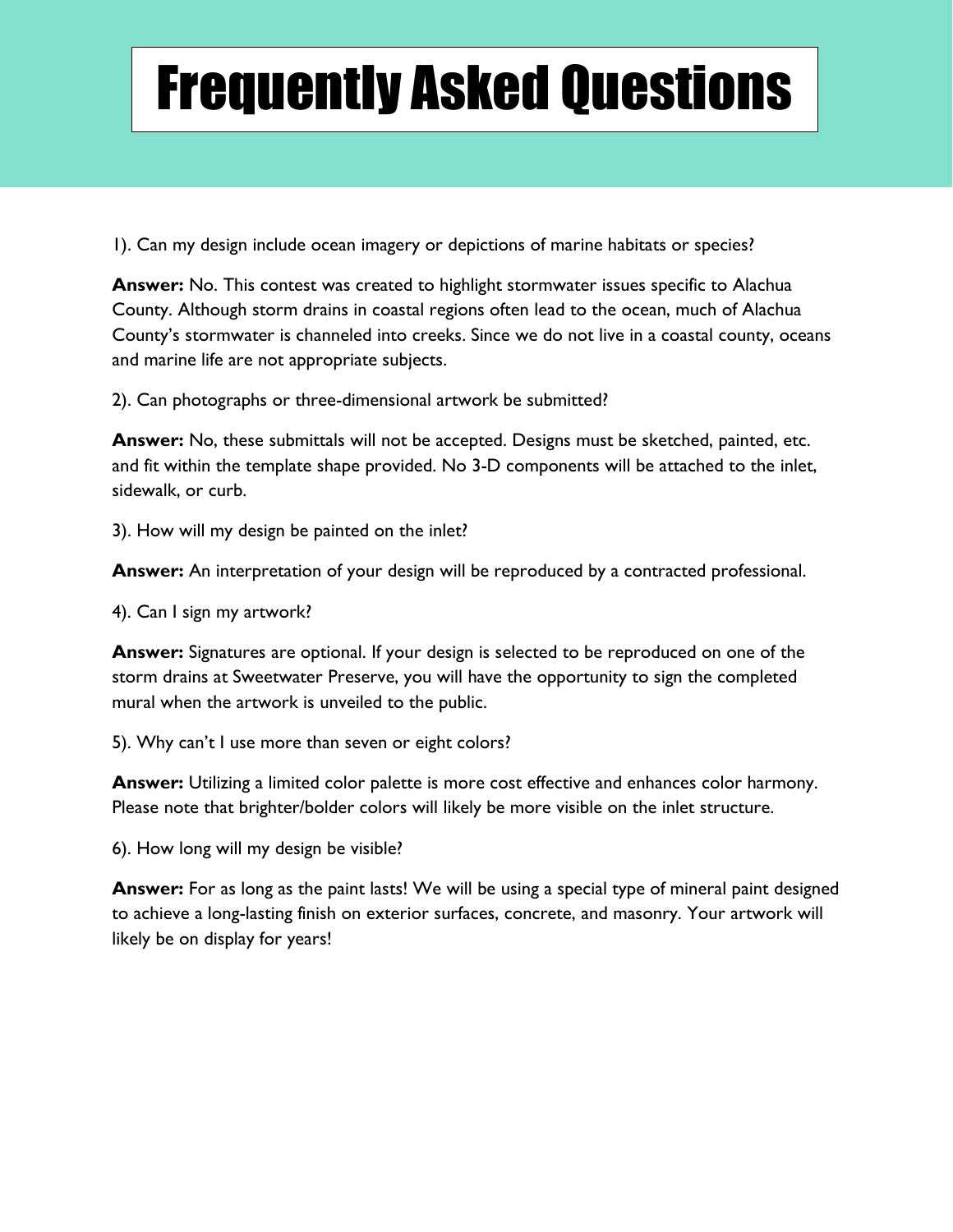### Contest Entry Form

### Deadline for artwork is Friday, March 18, 2022

*The information below will be used to contact you if your artwork is amongst the winners. Please print neatly.*

| Please note: contact information for artist will need to be provided if artwork is amongst the winners. |                                                                                                                                                        |
|---------------------------------------------------------------------------------------------------------|--------------------------------------------------------------------------------------------------------------------------------------------------------|
| If under 18, please provide:                                                                            |                                                                                                                                                        |
| Parent/Guardian Name:                                                                                   |                                                                                                                                                        |
|                                                                                                         |                                                                                                                                                        |
|                                                                                                         |                                                                                                                                                        |
| All participants: Please check boxes below.                                                             |                                                                                                                                                        |
|                                                                                                         | I attest that I meet the eligibility requirements outlined in the contest guidelines.                                                                  |
|                                                                                                         | I certify that this artwork is my own and that reproduction will not violate the rights of any<br>third party.                                         |
|                                                                                                         | I understand that this artwork will become the property of Alachua County and may be<br>displayed publicly.                                            |
|                                                                                                         | I understand that my name and artwork may appear in media releases and may be used in<br>future promotions for water quality protection and education. |

### Deadline for artwork is Friday, March 18, 2022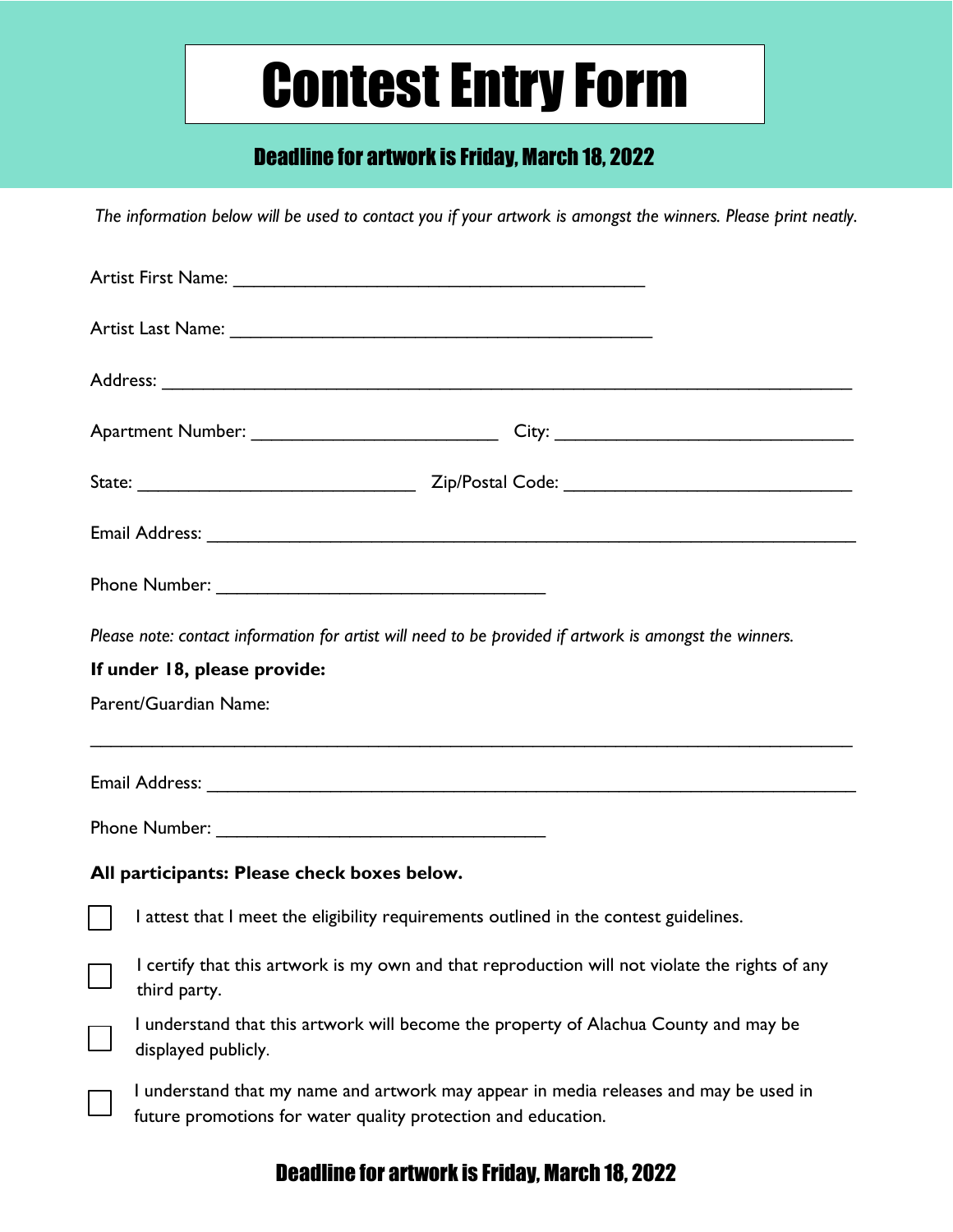## Storm Drain Artwork Template

Below is a schematic of what the storm drain looks like installed. **Please use the template provided on the next page to create your artwork.** The "top" portion of the storm drain is required. The "bottom" portion is optional.

We will have both a "right" and "left" storm drain – **you may provide a design for either OR both orientations.** Also, please note how pedestrians will approach the storm drain as shown on the site sketch below and on the template. This will allow you to adjust the orientation of your artwork accordingly.

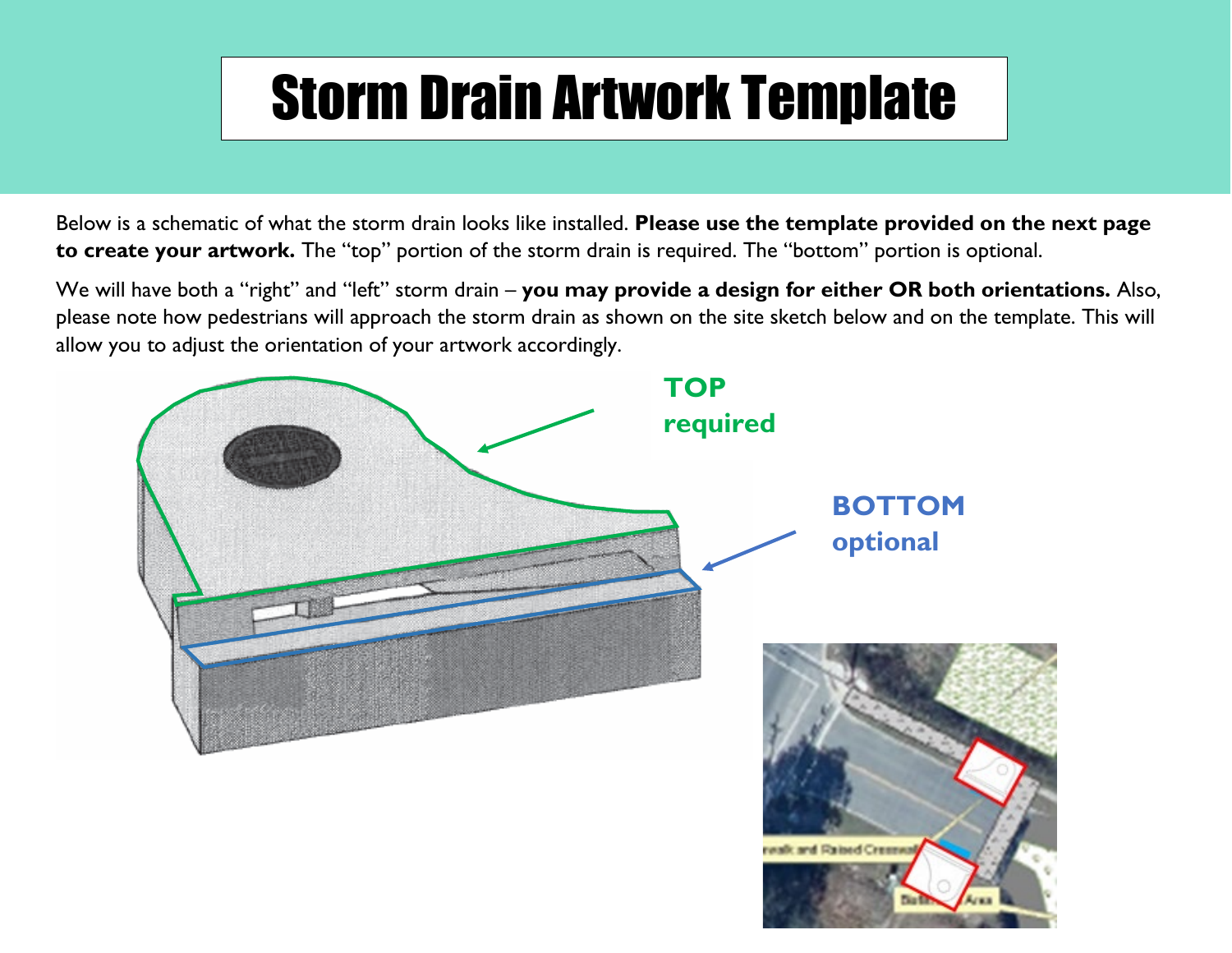